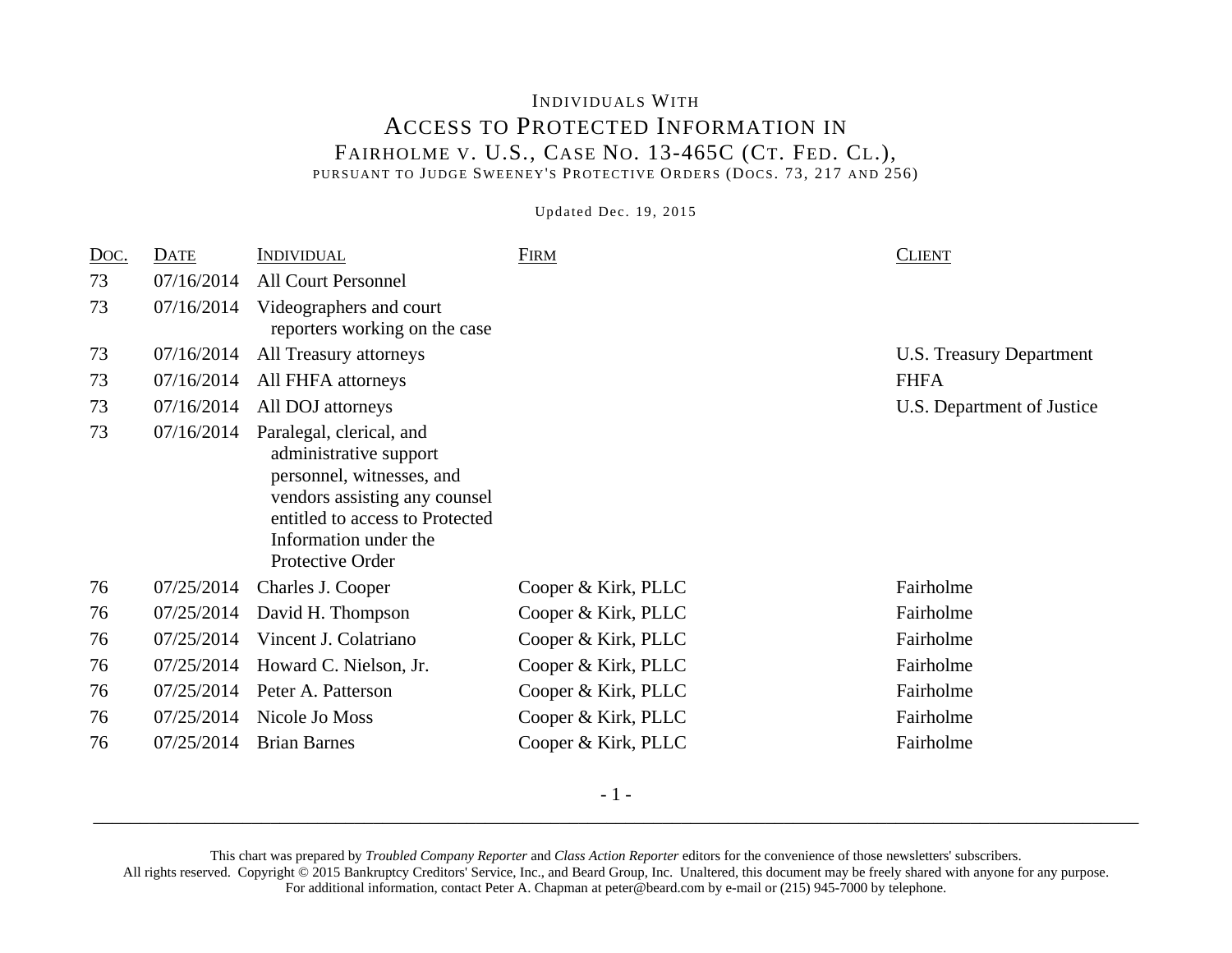| <u>Doc.</u> | DATE       | <b>INDIVIDUAL</b>      | FIRM                                            | <b>CLIENT</b>                   |
|-------------|------------|------------------------|-------------------------------------------------|---------------------------------|
| 76          | 07/25/2014 | Michael Weitzner       | Cooper & Kirk, PLLC                             | Fairholme                       |
| 76          | 07/25/2014 | <b>Howard Slugh</b>    | Cooper & Kirk, PLLC                             | Fairholme                       |
| 79          | 08/06/2014 | Nikki Chtaini          | Cooper & Kirk, PLLC                             | Fairholme                       |
| 80          | 08/06/2014 | Michael S. Green       | Feldman Financial Advisors, Inc.                | Fairholme                       |
| 93          | 09/08/2014 | J. Timothy Howard      | Self-Employed <sup>1</sup>                      | <b>Fairholme</b>                |
| 125         | 01/26/2015 | <b>Robert Corso</b>    | Alvarez & Marsal Valuation Services, LLC        | Fairholme                       |
| 125         | 01/26/2015 | Mark McMahon           | Alvarez & Marsal Valuation Services, LLC        | Fairholme                       |
| 125         | 01/26/2015 | Maria Nizza            | Alvarez & Marsal Valuation Services, LLC        | Fairholme                       |
| 125         | 01/26/2015 | Nikhil Rupani          | Alvarez & Marsal Valuation Services, LLC        | Fairholme                       |
| 125         | 01/26/2015 | Christo Tzankov        | Alvarez & Marsal Valuation Services, LLC        | Fairholme                       |
| 125         | 01/26/2015 | John Campbell          | Alvarez & Marsal Valuation Services, LLC        | Fairholme                       |
| 142         | 03/31/2015 | Joseph A. Orlando      | Self-Employed Financial Consultant <sup>2</sup> | Fairholme                       |
| 146         | 04/07/2015 | <b>Robert Hutchins</b> | Navigant Consulting, Inc.                       | <b>United States of America</b> |
| 146         | 04/07/2015 | Andrew Ackel           | Navigant Consulting, Inc.                       | United States of America        |
| 146         | 04/07/2015 | Amanda Levesque        | Navigant Consulting, Inc.                       | <b>United States of America</b> |
| 146         | 04/07/2015 | Leigh Lovelady         | Navigant Consulting, Inc.                       | <b>United States of America</b> |
| 146         | 04/07/2015 | <b>Timothy Varner</b>  | Navigant Consulting, Inc.                       | United States of America        |
| 173         | 06/29/2015 | Richard B. Harper      | <b>Baker Botts, LLP</b>                         | <b>Grant Thornton LLP</b>       |

<sup>2</sup> Bloomberg reports that Mr. Orlando served as Leucadia National Corp.'s CFO from Apr. 1996 until Sept. 2014.

 $-2-$ \_\_\_\_\_\_\_\_\_\_\_\_\_\_\_\_\_\_\_\_\_\_\_\_\_\_\_\_\_\_\_\_\_\_\_\_\_\_\_\_\_\_\_\_\_\_\_\_\_\_\_\_\_\_\_\_\_\_\_\_\_\_\_\_\_\_\_\_\_\_\_\_\_\_\_\_\_\_\_\_\_\_\_\_\_\_\_\_\_\_\_\_\_\_\_\_\_\_\_\_\_\_\_\_\_\_\_\_\_\_\_\_

<sup>&</sup>lt;sup>1</sup> Mr. Howard served as Fannie Mae's chief financial officer between 1982 and 2004, and authored *The Mortgage Wars* (McGraw-Hill: 2013). *See* Declaration of J. Timothy Howard, Doc,. 96-1. The Government objected to Mr. Howard gaining access to protected information. *See* Doc. 95. Judge Sweeney denied Fairholme's request to permit him access in an Opinion and Order dated Oct. 15, 2014. *See* Doc. 101. Mr. Howard filed an *amicus* brief in *Perry v. Lew*, No. 14-5243 (D.C. Cir.), in July 2015, providing the appellate tribunal with his insights into GSE accounting, his conclusion that the GSEs didn't need cash from Treasury to solve a liquidity problem, and how the one-sided nature of the deal makes it grossly unfair

This chart was prepared by *Troubled Company Reporter* and *Class Action Reporter* editors for the convenience of those newsletters' subscribers. All rights reserved. Copyright © 2015 Bankruptcy Creditors' Service, Inc., and Beard Group, Inc. Unaltered, this document may be freely shared with anyone for any purpose. For additional information, contact Peter A. Chapman at peter@beard.com by e-mail or (215) 945-7000 by telephone.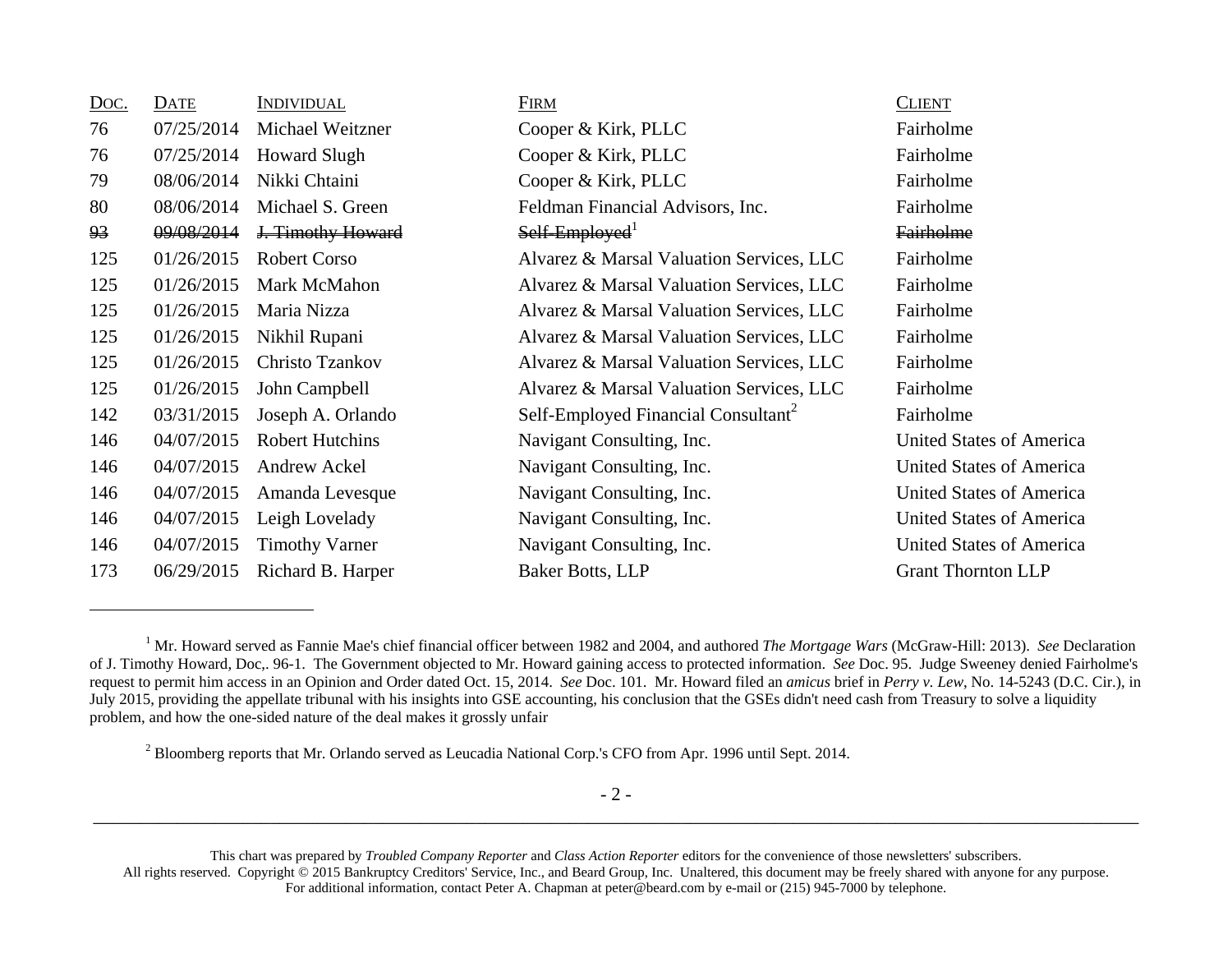| Doc.  | <b>DATE</b> | <b>INDIVIDUAL</b>                                   | <b>FIRM</b>                                  | <b>CLIENT</b>                          |
|-------|-------------|-----------------------------------------------------|----------------------------------------------|----------------------------------------|
| 173   | 06/29/2015  | Jessica F. Rosenbaum                                | Baker Botts, LLP                             | <b>Grant Thornton LLP</b>              |
| 179-1 | 07/02/2015  | <b>Barrie Prinz</b>                                 | Deloitte LLP                                 | Deloitte LLP                           |
| 179-1 | 07/02/2015  | Hallie S. Goldblatt                                 | Paul, Weiss, Rifkind, Wharton & Garrison LLP | Deloitte LLP                           |
| 179-2 | 07/02/2015  | Paul D. Clement                                     | <b>Bancroft PLLC</b>                         | Fannie Mae & Egbert Perry <sup>3</sup> |
| 179-2 | 07/02/2015  | H. Christopher Bartolomucci                         | <b>Bancroft PLLC</b>                         | Fannie Mae & Egbert Perry <sup>3</sup> |
| 179-2 | 07/02/2015  | D. Zachary Hudson <sup>4</sup>                      | <b>Bancroft PLLC</b>                         | Fannie Mae & Egbert Perry <sup>3</sup> |
| 179-3 | 07/02/2015  | Graciela M. Rodriguez                               | King & Spalding LLP                          | Freddie Mac                            |
| 179-3 | 07/02/2015  | Merritt E. McAlister                                | King & Spalding LLP                          | Freddie Mac                            |
| 179-3 | 07/02/2015  | Taylor T. Lankford                                  | King & Spalding LLP                          | Freddie Mac                            |
| 179-3 | 07/02/2015  | Michael J. Ciatti <sup>5</sup>                      | King & Spalding LLP                          | Freddie Mac                            |
| 179-4 | 07/02/2015  | <b>Christopher Davies</b>                           | Wilmer Cutler Pickering Hale and Dorr LLP    | PricewaterhouseCoopers LLP             |
| 179-4 | 07/02/2015  | Laura Schwalbe                                      | Wilmer Cutler Pickering Hale and Dorr LLP    | PricewaterhouseCoopers LLP             |
| 184   | 07/07/2015  | Charles E. Davidow                                  | Paul, Weiss, Rifkind, Wharton & Garrison LLP | Deloitte LLP                           |
| 197   | 07/13/2015  | Stacey K. Grigsby                                   | Boies, Schiller & Flexner LLP                | Cacciapalle & Class Plaintiffs         |
| 197   | 07/13/2015  | Eric L. Zagar                                       | Kessler Topaz Meltzer & Check, LLP           | Cacciapalle & Class Plaintiffs         |
| 197   | 07/13/2015  | Joshua B. Kaplan                                    | Spector Roseman Kodroff & Willis, P.C.       | <b>Washington Federal</b>              |
| 212   | 07/21/2015  | U.S. Court of Appeals<br>for the D.C. Circuit       |                                              |                                        |
| 212   | 07/21/2015  | U.S. District Court for the<br>District of Columbia |                                              |                                        |

- 3 - \_\_\_\_\_\_\_\_\_\_\_\_\_\_\_\_\_\_\_\_\_\_\_\_\_\_\_\_\_\_\_\_\_\_\_\_\_\_\_\_\_\_\_\_\_\_\_\_\_\_\_\_\_\_\_\_\_\_\_\_\_\_\_\_\_\_\_\_\_\_\_\_\_\_\_\_\_\_\_\_\_\_\_\_\_\_\_\_\_\_\_\_\_\_\_\_\_\_\_\_\_\_\_\_\_\_\_\_\_\_\_\_

<sup>&</sup>lt;sup>3</sup> See Non-Parties Federal National Mortgage Association's and Mr. Egbert Perry's Redacted Motion to Quash Plaintiffs' Deposition Subpoena (Doc. 258).

<sup>4</sup> *See also* Doc. 86-1 (Letter dated Aug. 5, 2014, addressed to Judge Sweeney and Fairholme and DOJ lawyers).

<sup>5</sup> *See also* Doc. 82-1 (Letter dated Aug. 6, 2014, addressed to Judge Sweeney and Fairholme and DOJ lawyers).

This chart was prepared by *Troubled Company Reporter* and *Class Action Reporter* editors for the convenience of those newsletters' subscribers. All rights reserved. Copyright © 2015 Bankruptcy Creditors' Service, Inc., and Beard Group, Inc. Unaltered, this document may be freely shared with anyone for any purpose. For additional information, contact Peter A. Chapman at peter@beard.com by e-mail or (215) 945-7000 by telephone.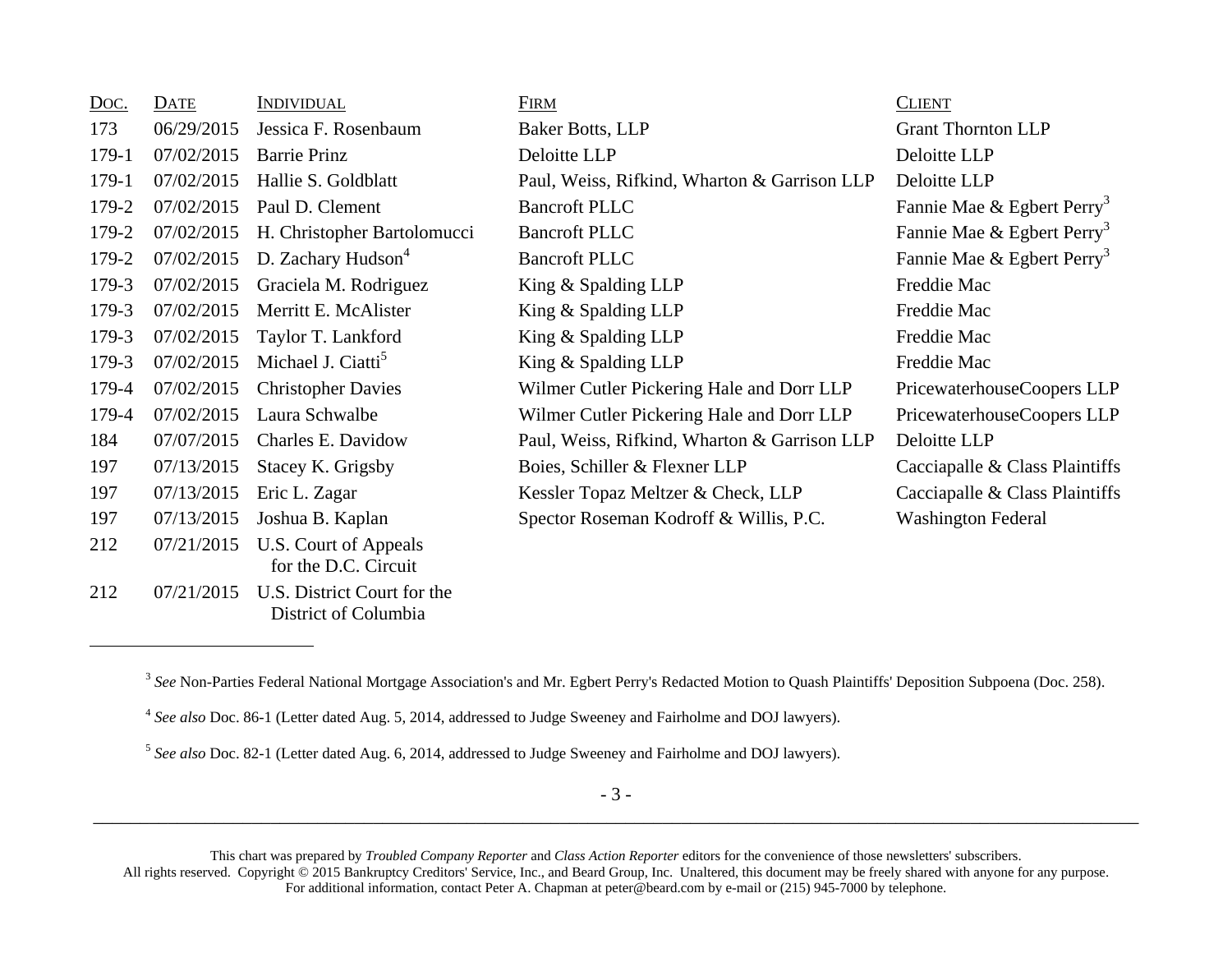| Doc.            | DATE       | <b>INDIVIDUAL</b>                    | <b>FIRM</b>                     | <b>CLIENT</b> |
|-----------------|------------|--------------------------------------|---------------------------------|---------------|
| 217             | 07/29/2015 | Non-party witnesses and<br>deponents |                                 |               |
| $13^{6}$        | 07/31/2015 | Gregory P. Joseph                    | Joseph Hage Aaronson LLC        | Rafter 1      |
| $13^{6}$        | 07/31/2015 | Mara Leventhal                       | Joseph Hage Aaronson LLC        | Rafter I      |
| $13^{6}$        | 07/31/2015 | Sandra M. Lipsman                    | Joseph Hage Aaronson LLC        | Rafter 1      |
| $13^{6}$        | 07/31/2015 | Gregory O. Tuttle                    | Joseph Hage Aaronson LLC        | Rafter 1      |
| $13^{6}$        | 07/31/2015 | Christopher J. Stanley               | Joseph Hage Aaronson LLC        | Rafter 1      |
| $28^{7}$        | 08/06/2015 | Michael H. Barr                      | Dentons US LLP                  | Arrowo        |
| $28^{7}$        | 08/06/2015 | Richard M. Zuckerman                 | Dentons US LLP                  | Arrowo        |
| $28^{7}$        | 08/06/2015 | Sandra D. Hauser                     | Dentons US LLP                  | Arrowo        |
| $28^{7}$        | 08/06/2015 | Drew W. Marrocco                     | Dentons US LLP                  | Arrowo        |
| 30 <sup>8</sup> | 08/06/2015 | Robert C. Schubert                   | Schubert Jonckheer & Kolbe LLP  | Fischer       |
| 30 <sup>8</sup> | 08/06/2015 | Miranda P. Kolbe                     | Schubert Jonckheer & Kolbe LLP  | Fischer       |
| 30 <sup>8</sup> | 08/06/2015 | Noah M. Schubert                     | Schubert Jonckheer & Kolbe LLP  | Fischer       |
| 30 <sup>8</sup> | 08/06/2015 | Kathryn Y. Schubert                  | Schubert Jonckheer & Kolbe LLP  | Fischer       |
| 30 <sup>8</sup> | 08/06/2015 | Edward F. Haber                      | Shapiro Haber & Urmy LLP        | Fischer       |
| 30 <sup>8</sup> | 08/06/2015 | Ian J. McLoughlin                    | Shapiro Haber & Urmy LLP        | Fischer       |
| 30 <sup>8</sup> | 08/06/2015 | Patrick J. Vallely                   | Shapiro Haber & Urmy LLP        | Fischer       |
| 226             | 08/11/2015 | Theodore B. Olson                    | Gibson, Dunn & Crutcher $LLP^9$ | Perry C       |

<sup>13</sup>6 07/31/2015 Gregory P. Joseph Joseph Hage Aaronson LLC Rafter Plaintiffs <sup>13</sup>6 07/31/2015 Mara Leventhal Joseph Hage Aaronson LLC Rafter Plaintiffs <sup>13</sup>6 07/31/2015 Sandra M. Lipsman Joseph Hage Aaronson LLC Rafter Plaintiffs <sup>13</sup>6 07/31/2015 Gregory O. Tuttle Joseph Hage Aaronson LLC Rafter Plaintiffs <sup>13</sup>6 07/31/2015 Christopher J. Stanley Joseph Hage Aaronson LLC Rafter Plaintiffs 287 08/06/2015 Michael H. Barr Dentons US LLP Arrowood Plaintiffs 287 187 187 187 2016 Richard M. Zuckerman D. Zuckerman D. Zuckerman D. Zuckerman D. Zuckerman D. Zuckerman D. Zucker 287 08/06/2015 Sandra D. Hauser Dentons US LLP Arrowood Plaintiffs 287 08/06/2015 Drew W. Marrocco Dentons US LLP Arrowood Plaintiffs  $\alpha$  308 ubert Jonckheer & Kolbe LLP Fischer and Reid Plaintiffs  $\alpha$  308 ubert Jonckheer & Kolbe LLP Fischer and Reid Plaintiffs  $\alpha$  308 ubert Jonckheer & Kolbe LLP Fischer and Reid Plaintiffs  $\alpha$  308 ubert Jonckheer & Kolbe LLP Fischer and Reid Plaintiffs piro Haber & Urmy LLP Fischer and Reid Plaintiffs piro Haber & Urmy LLP Fischer and Reid Plaintiffs piro Haber & Urmy LLP Fischer and Reid Plaintiffs  $228$ son, Dunn & Crutcher LLP<sup>9</sup> Perry Capital

## **CLIENT**

 $<sup>6</sup>$  Filed in *Rafter v. U.S.*, Case No. 14-740C (Ct. Fed. Cl.)</sup>

7 Filed in *Arrowood v. U.S.*, Case No. 13-698C (Ct. Fed. Cl.)

8 Filed in *Fisher v. U.S.*, Case No. 13-608C (Ct. Fed. Cl.), and *Reid v. U.S.*, Case No. 14-152C (Ct. Fed. Cl.) (Doc. 16).

- 4 - \_\_\_\_\_\_\_\_\_\_\_\_\_\_\_\_\_\_\_\_\_\_\_\_\_\_\_\_\_\_\_\_\_\_\_\_\_\_\_\_\_\_\_\_\_\_\_\_\_\_\_\_\_\_\_\_\_\_\_\_\_\_\_\_\_\_\_\_\_\_\_\_\_\_\_\_\_\_\_\_\_\_\_\_\_\_\_\_\_\_\_\_\_\_\_\_\_\_\_\_\_\_\_\_\_\_\_\_\_\_\_\_

This chart was prepared by *Troubled Company Reporter* and *Class Action Reporter* editors for the convenience of those newsletters' subscribers. All rights reserved. Copyright © 2015 Bankruptcy Creditors' Service, Inc., and Beard Group, Inc. Unaltered, this document may be freely shared with anyone for any purpose. For additional information, contact Peter A. Chapman at peter@beard.com by e-mail or (215) 945-7000 by telephone.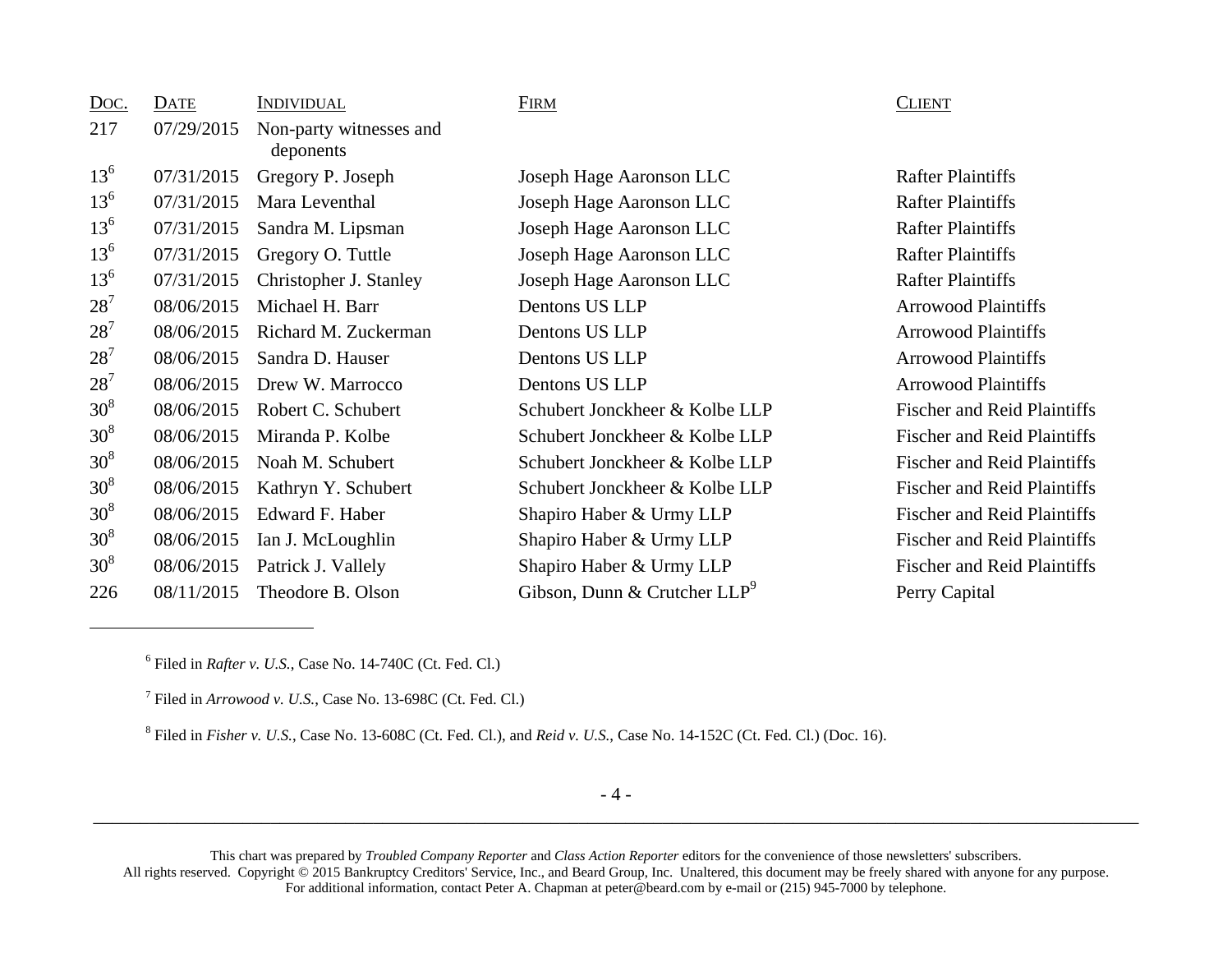| <u>Doc.</u> | DATE       | INDIVIDUAL                                  | <b>FIRM</b>                            | <b>CLIENT</b>                        |
|-------------|------------|---------------------------------------------|----------------------------------------|--------------------------------------|
| 226         | 08/11/2015 | Janet M. Weiss                              | Gibson, Dunn & Crutcher $LLP^9$        | Perry Capital                        |
| 226         | 08/11/2015 | Douglas R. Cox                              | Gibson, Dunn & Crutcher $LLP^9$        | Perry Capital                        |
| 226         | 08/11/2015 | Michael D. Bopp                             | Gibson, Dunn & Crutcher $LLP^9$        | Perry Capital                        |
| 226         | 08/11/2015 | Matthew D. McGill                           | Gibson, Dunn & Crutcher $LLP^9$        | Perry Capital                        |
| 226         | 08/11/2015 | <b>Robert Gonzalez</b>                      | Gibson, Dunn & Crutcher $LLP^9$        | Perry Capital                        |
| 226         | 08/11/2015 | Christopher B. Leach                        | Gibson, Dunn & Crutcher $LLP^9$        | Perry Capital                        |
| 226         | 08/11/2015 | Sean Sandoloski                             | Gibson, Dunn & Crutcher $LLP^9$        | Perry Capital                        |
| 226         | 08/11/2015 | Justin Epner                                | Gibson, Dunn & Crutcher $LLP^9$        | Perry Capital                        |
| 226         | 08/11/2015 | <b>Andrew Davis</b>                         | Gibson, Dunn & Crutcher $LLP^9$        | Perry Capital                        |
| 229         | 08/18/2015 | Francis Der                                 | Schubert Jonckheer & Kolbe LLP         | <b>Fischer and Reid Plaintiffs</b>   |
| 233         | 08/21/2015 | Jennifer O'Connor <sup>10</sup>             | Executive Office of the President      | United States of America             |
| 233         | 08/21/2015 | James D. Walsh                              | Executive Office of the President      | United States of America             |
| 233         | 08/21/2015 | Allison F. Murphy <sup><math>H</math></sup> | Executive Office of the President      | United States of America             |
| 238         | 09/01/2015 | Jennifer Fountain Connolly                  | Hagens Berman Sobol Shapiro LLP        | <b>Washington Federal Plaintiffs</b> |
| 238         | 09/01/2015 | Robert M. Roseman                           | Spector Roseman Kodroff & Willis, P.C. | <b>Washington Federal Plaintiffs</b> |

<sup>9</sup> The government objected to Gibson Dunn's request, *see* Doc. 227, asserting that the firm's access to confidential discovery materials is premature at this juncture. Perry Capital, *see* Doc. 231, argued that its lawyers can't meaningfully respond to Fairholme's motion (Doc. 1565601) to supplement the record without access to the documents Fairholme filed under seal in *Perry v. Lew*, No. 14-5243 (D.C. Cir.). Gibson Dunn renewed its request, *see* Doc. 248, and Judge Sweeny promptly denied, *see* Doc. 249, the firm's request for access to confidential discovery materials as premature because the D.C. Circuit has not ruled on Fairholme's motion to supplement the record. Following the D.C. Circuit's ruling (Doc. 1581672) that parties in *Perry v. Lew* may "refer to the lodged supplement to the appellate record in their remaining briefs," Perry again renewed its request (Doc. 254). Overruling the government's proposed objection, Judge Sweeney granted (Doc. 255) that renewed request and entered a Second Amended Protective Order (Doc. 256) adding "any person permitted to have access by order of the court" to the list of individuals permitted access to protected information in the fourth numbered paragraph of that order.

10 Ms. O'Connor left the White House sometime prior to Dec. 8, 2015. *See* Doc. 274.

11 Ms. Murphy left the White House sometime prior to Dec. 8, 2015. *See* Doc. 274.

This chart was prepared by *Troubled Company Reporter* and *Class Action Reporter* editors for the convenience of those newsletters' subscribers. All rights reserved. Copyright © 2015 Bankruptcy Creditors' Service, Inc., and Beard Group, Inc. Unaltered, this document may be freely shared with anyone for any purpose. For additional information, contact Peter A. Chapman at peter@beard.com by e-mail or (215) 945-7000 by telephone.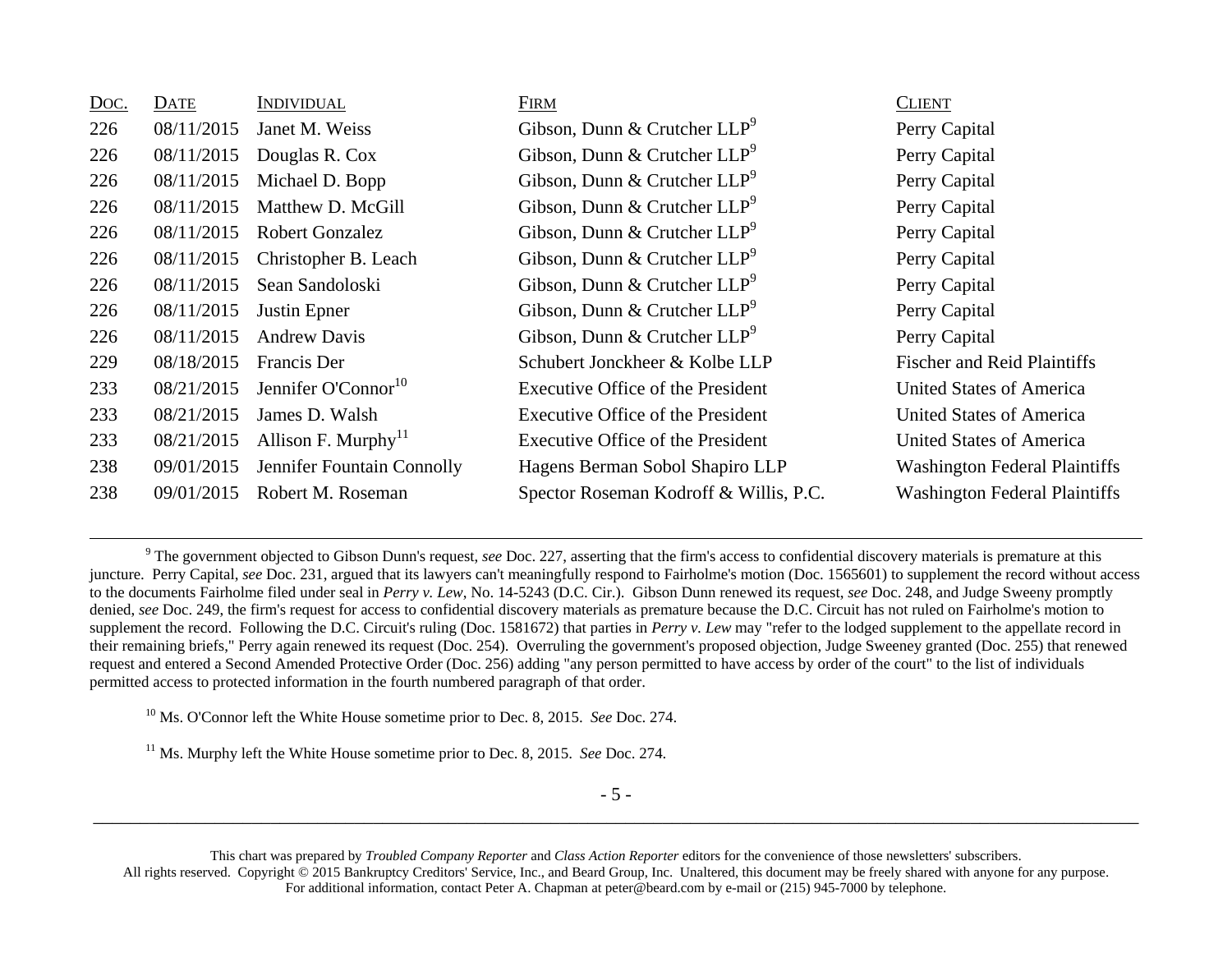| Doc.       | DATE       | <u>Individual</u>                                     | <b>FIRM</b>                                        | <b>CLIENT</b>                                 |
|------------|------------|-------------------------------------------------------|----------------------------------------------------|-----------------------------------------------|
| 238        | 09/01/2015 | Joshua Kaplan                                         | Spector Roseman Kodroff & Willis, P.C.             | <b>Washington Federal Plaintiffs</b>          |
| 251        | 10/14/2015 | Matthew G. Whitaker                                   | Whitaker Hagenow & Gustoff, LLP                    | Fairholme & Continental Western <sup>12</sup> |
| 251        | 10/14/2015 | Matt M. Dimmermuth                                    | Whitaker Hagenow & Gustoff, LLP                    | Fairholme & Continental Western <sup>12</sup> |
| 251        | 10/14/2015 | Kendra L. Mills Arnold                                | Whitaker Hagenow & Gustoff, LLP                    | Fairholme & Continental Western <sup>12</sup> |
| 251        | 10/14/2015 | J. Joel Alicea                                        | Cooper & Kirk, PLLC                                | Fairholme                                     |
| 251        | 10/14/2015 | Harold S. Reeves                                      | Cooper & Kirk, PLLC                                | Fairholme                                     |
| 256        | 11/09/2015 | Any person permitted to have<br>access by court order |                                                    |                                               |
| 260        | 11/16/2015 | Harold N. Schneebeck                                  | Brown, Winick, Graves, Gross, et al. <sup>13</sup> | Saxton Plaintiffs                             |
| 260        | 11/16/2015 | Alexander M. Johnson                                  | Brown, Winick, Graves, Gross, et al. <sup>13</sup> | Saxton Plaintiffs                             |
| 260        | 11/16/2015 | Sean P. Moore                                         | Brown, Winick, Graves, Gross, et al. <sup>13</sup> | Saxton Plaintiffs                             |
| $269^{14}$ | 11/19/2015 | Blair A. Nicholas                                     | Bernstein Litowitz Berger & Grossmann LLP          | <b>Class Plaintiffs</b>                       |
| $269^{14}$ | 11/19/2015 | Lucas E. Gilmore                                      | Bernstein Litowitz Berger & Grossmann LLP          | <b>Class Plaintiffs</b>                       |
| $269^{14}$ | 11/19/2015 | David R. Kaplan                                       | Bernstein Litowitz Berger & Grossmann LLP          | <b>Class Plaintiffs</b>                       |
| $269^{14}$ | 11/19/2015 | David Wales                                           | Bernstein Litowitz Berger & Grossmann LLP          | <b>Class Plaintiffs</b>                       |
| $269^{14}$ | 11/19/2015 | Michael J. Barry                                      | Grant & Eisenhofer PA                              | <b>Class Plaintiffs</b>                       |
| $269^{14}$ | 11/19/2015 | David Haendler                                        | Grant & Eisenhofer PA                              | <b>Class Plaintiffs</b>                       |
| 271        | 11/24/2015 | Jonathan A. Neuberger                                 | <b>Economists Incorporated</b>                     | United States of America                      |

12 *See* Complaint (Doc. 1) initiating *Continental Western v FHFA*, Case No. 14-00042 (S.D. Iowa).

<sup>13</sup> The government opposed the *Saxton* Plaintiffs' request for access to confidential discovery materials, *see* Doc. 263, because the Iowa Court has indicated that it wants to answer the legal question of whether a GSE shareholder lawsuit is barred by HERA before examining any further facts. Judge Sweeney declined to side with the government, *see* Doc. 265, and gave the *Saxton* Plaintiffs' lawyers access to protected information Fairholme lodged with the Court in *Saxton v. FHFA*, Case No. 15- 47 (N.D. Iowa).

14 *See, also*, Doc. 268.

This chart was prepared by *Troubled Company Reporter* and *Class Action Reporter* editors for the convenience of those newsletters' subscribers. All rights reserved. Copyright © 2015 Bankruptcy Creditors' Service, Inc., and Beard Group, Inc. Unaltered, this document may be freely shared with anyone for any purpose. For additional information, contact Peter A. Chapman at peter@beard.com by e-mail or (215) 945-7000 by telephone.